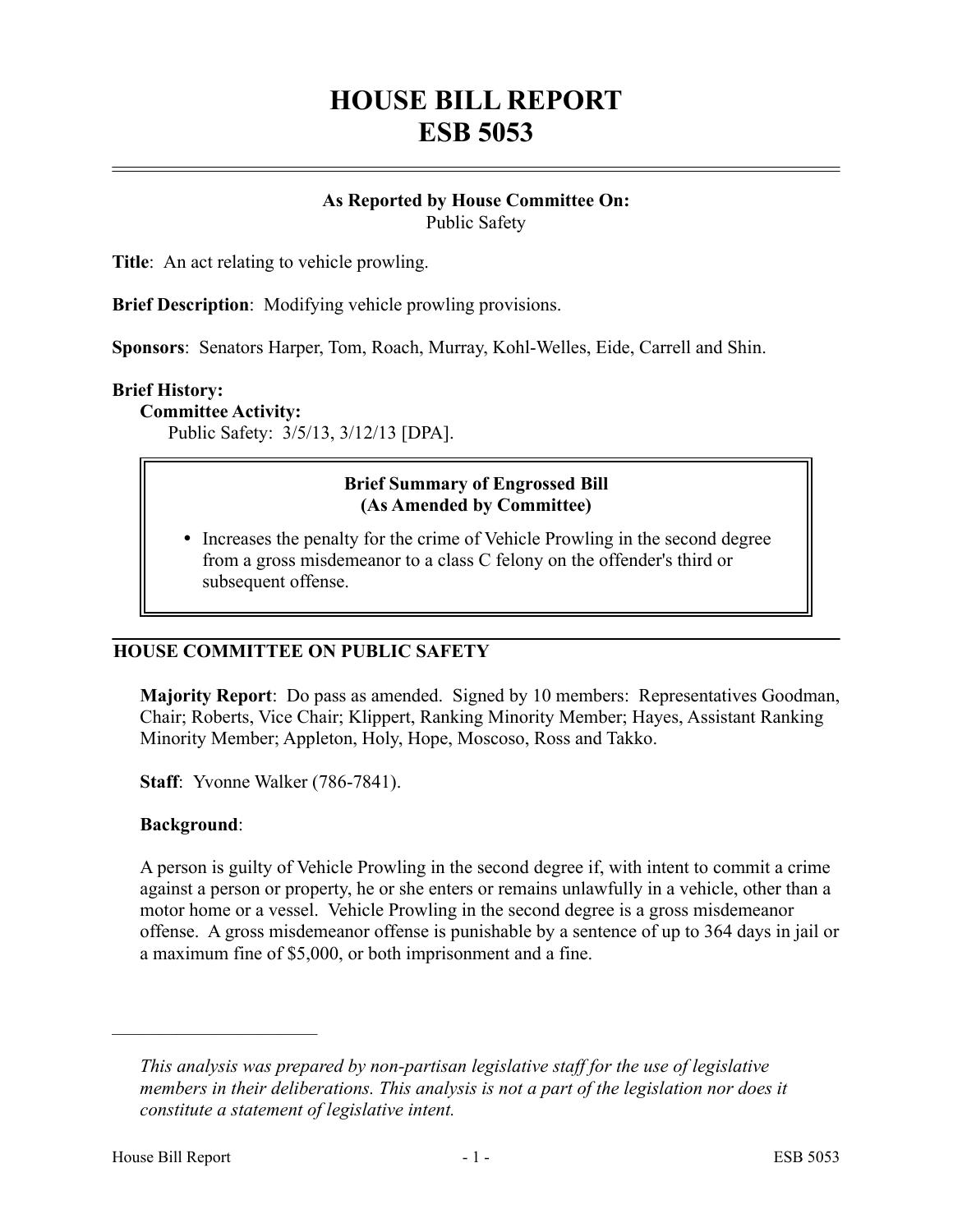Generally, gross misdemeanor offenses do not count as part of an offender's score when calculating his or her standard sentence range. However, in the case of multiple prior convictions for the purpose of computing an offender's score, if the present conviction is for an offense involving Theft of a Motor Vehicle, Possession of a Stolen Motor Vehicle, or Taking a Motor Vehicle without Permission, an offender receives:

- one point for each prior conviction involving Vehicle Prowling in the second degree; and
- three points for each prior conviction involving Theft of a Motor Vehicle, Possession of a Stolen Motor Vehicle, or Taking a Motor Vehicle without Permission.

The statutory maximum sentence for a class C felony offense is five years in prison and a \$10,000 fine.

–––––––––––––––––––––––––––––––––

**Summary of Amended Bill**:

On the third and subsequent convictions, the crime of Vehicle Prowling in the second degree is increased to a seriousness level IV, class C felony offense. A third or subsequent conviction means that a person has been previously convicted on at least two separate occasions of Vehicle Prowling in the second degree. Multiple counts of a Vehicle Prowling offense do not count as separate offenses for the purposes of charging as a felony offense if: (1) the multiple counts of the Vehicle Prowling offenses are charged in the same charging document; or (2) the multiple counts of Vehicle Prowling offenses are based on the same date of occurrence.

## **Amended Bill Compared to Engrossed Bill**:

The amendment makes it a seriousness level IV, class C felony offense (instead of a seriousness level V offense) for the crime of Vehicle Prowling in the second degree on an offender's third or subsequent offense.

–––––––––––––––––––––––––––––––––

**Appropriation**: None.

**Fiscal Note**: Available. New fiscal note requested on March 11, 2013.

**Effective Date of Amended Bill**: The bill takes effect 90 days after adjournment of the session in which the bill is passed.

## **Staff Summary of Public Testimony**:

(In support) Six years ago the Legislature enacted a bill which was designed to crack down on auto thieves. Since that time, there has been a 60 percent decrease in auto thefts and the reason for that is repeat offenders are now sitting in prison. However, now there has been a sharp spike in vehicle prowls. Criminals realized that they were going to get a stiffer penalty for taking a vehicle so now they are breaking into cars and stealing valuable contents.